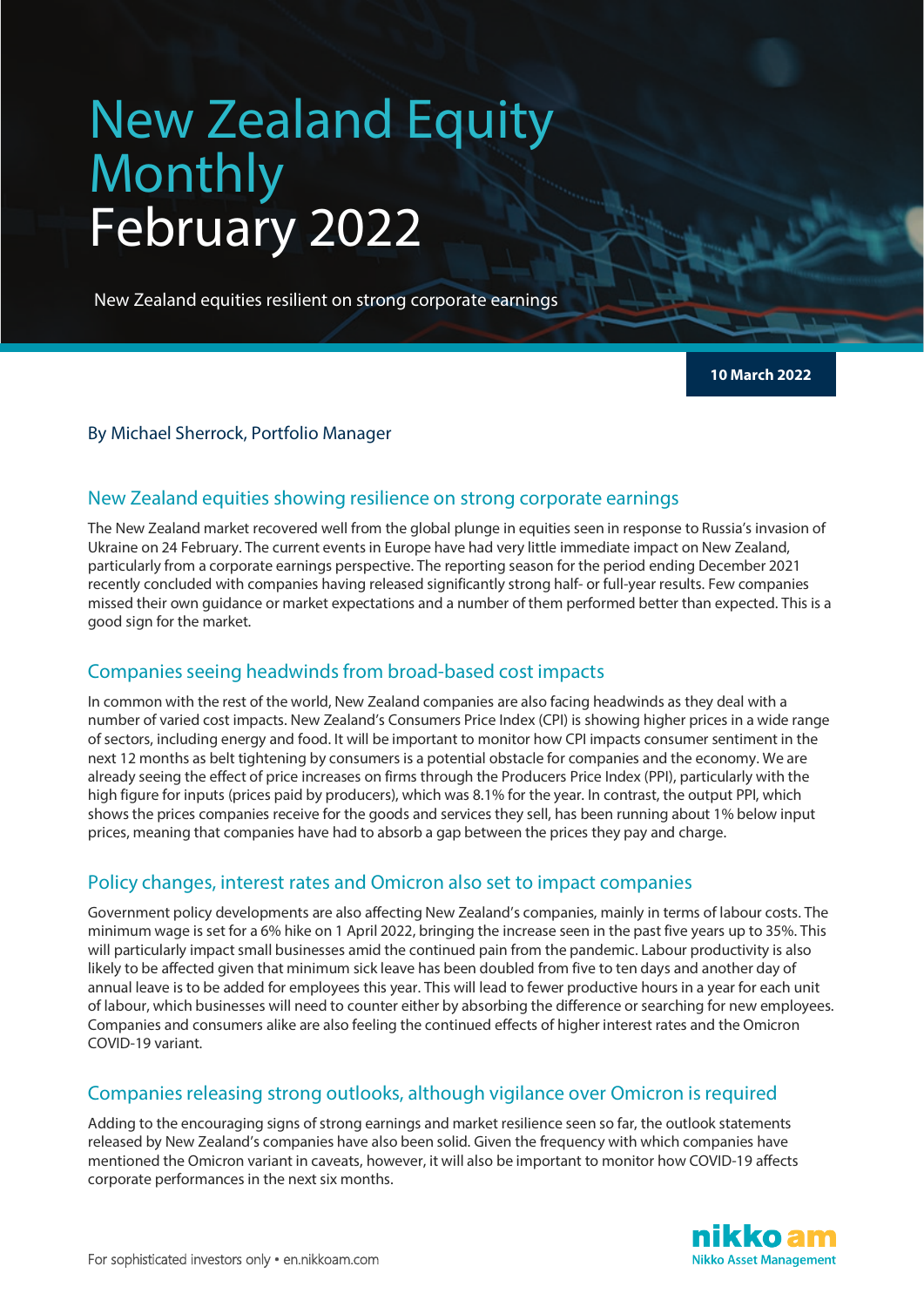Important information: This document is prepared by Nikko Asset Management Co., Ltd. and/or its affiliates (Nikko AM) and is for distribution only under such circumstances as may be permitted by applicable laws. This document does not constitute personal investment advice or a personal recommendation and it does not consider in any way the objectives, financial situation or needs of any recipients. All recipients are recommended to consult with their independent tax, financial and legal advisers prior to any investment.

This document is for information purposes only and is not intended to be an offer, or a solicitation of an offer, to buy or sell any investments or participate in any trading strategy. Moreover, the information in this document will not affect Nikko AM's investment strategy in any way. The information and opinions in this document have been derived from or reached from sources believed in good faith to be reliable but have not been independently verified. Nikko AM makes no guarantee, representation or warranty, express or implied, and accepts no responsibility or liability for the accuracy or completeness of this document. No reliance should be placed on any assumptions, forecasts, projections, estimates or prospects contained within this document. This document should not be regarded by recipients as a substitute for the exercise of their own judgment. Opinions stated in this document may change without notice.

In any investment, past performance is neither an indication nor guarantee of future performance and a loss of capital may occur. Estimates of future performance are based on assumptions that may not be realised. Investors should be able to withstand the loss of any principal investment. The mention of individual securities, sectors, regions or countries within this document does not imply a recommendation to buy or sell.

Nikko AM accepts no liability whatsoever for any loss or damage of any kind arising out of the use of all or any part of this document, provided that nothing herein excludes or restricts any liability of Nikko AM under applicable regulatory rules or requirements.

All information contained in this document is solely for the attention and use of the intended recipients. Any use beyond that intended by Nikko AM is strictly prohibited.

Japan: The information contained in this document pertaining specifically to the investment products is not directed at persons in Japan nor is it intended for distribution to persons in Japan. Registration Number: Director of the Kanto Local Finance Bureau (Financial Instruments firms) No. 368 Member Associations: The Investment Trusts Association, Japan/Japan Investment Advisers Association.

United Kingdom and rest of Europe: This document is communicated by Nikko Asset Management Europe Ltd, which is authorised and regulated in the United Kingdom by the Financial Conduct Authority (the FCA) (FRN 122084). This document constitutes a financial promotion for the purposes of the Financial Services and Markets Act 2000 (as amended) (FSMA) and the rules of the FCA in the United Kingdom, and is directed at professional clients as defined in the FCA Handbook of Rules and Guidance.

United States: This document may not be duplicated, quoted, discussed or otherwise shared without prior consent. Any offering or distribution of a Fund in the United States may only be conducted via a licensed and registered broker-dealer or a duly qualified entity. Nikko Asset Management Americas, Inc. is a United States Registered Investment Adviser.

Singapore: This document is for information to institutional investors as defined in the Securities and Futures Act (Chapter 289), and intermediaries only. Nikko Asset Management Asia Limited (Co. Reg. No. 198202562H) is regulated by the Monetary Authority of Singapore.

Hong Kong: This document is for information to professional investors as defined in the Securities and Futures Ordinance, and intermediaries only. The contents of this document have not been reviewed by the Securities and Futures Commission or any regulatory authority in Hong Kong. Nikko Asset Management Hong Kong Limited is a licensed corporation in Hong Kong.

New Zealand: This document is issued in New Zealand by Nikko Asset Management New Zealand Limited (Company No. 606057, FSP22562). It is for the use of wholesale clients, researchers, licensed financial advisers and their authorised representatives only.

Kingdom of Bahrain: The document has not been approved by the Central Bank of Bahrain which takes no responsibility for its contents. No offer to the public to purchase the Strategy will be made in the Kingdom of Bahrain and this document is intended to be read by the addressee only and must not be passed to, issued to, or shown to the public generally.

Kuwait: This document is not for general circulation to the public in Kuwait. The Strategy has not been licensed for offering in Kuwait by the Kuwaiti Capital Markets Authority or any other relevant Kuwaiti government agency. The offering of the Strategy in Kuwait on the basis a private placement or public offering is, therefore, restricted in accordance with Decree Law No. 7 of 2010 and the bylaws thereto (as amended). No private or public offering of the Strategy is being made in Kuwait, and no agreement relating to the sale of the Strategy will be concluded in Kuwait. No marketing or solicitation or inducement activities are being used to offer or market the Strategy in Kuwait.

Kingdom of Saudi Arabia: This document is communicated by Nikko Asset Management Europe Ltd (Nikko AME), which is authorised and regulated by the Financial Services and Markets Act 2000 (as amended) (FSMA) and the rules of the Financial Conduct Authority (the FCA) in the United Kingdom (the FCA Rules). This document should not be reproduced, redistributed, or sent directly or indirectly to any other party or published in full or in part for any purpose whatsoever without a prior written permission from Nikko AME.

This document does not constitute investment advice or a personal recommendation and does not consider in any way the suitability or appropriateness of the subject matter for the individual circumstances of any recipient. In providing a person with this document, Nikko AME is not treating that person as a client for the purposes of the FCA Rules other than those relating to financial promotion and that person will not therefore benefit from any protections that would be available to such clients.

Nikko AME and its associates and/or its or their officers, directors or employees may have or have had positions or material interests, may at any time make purchases and/or sales as principal or agent, may provide or have provided corporate finance services to issuers or may provide or have provided significant advice or investment services in any investments referred to in this document or in related investments. Relevant confidential information, if any, known within any company in the Nikko AM group or Sumitomo Mitsui Trust Holdings group and not available to